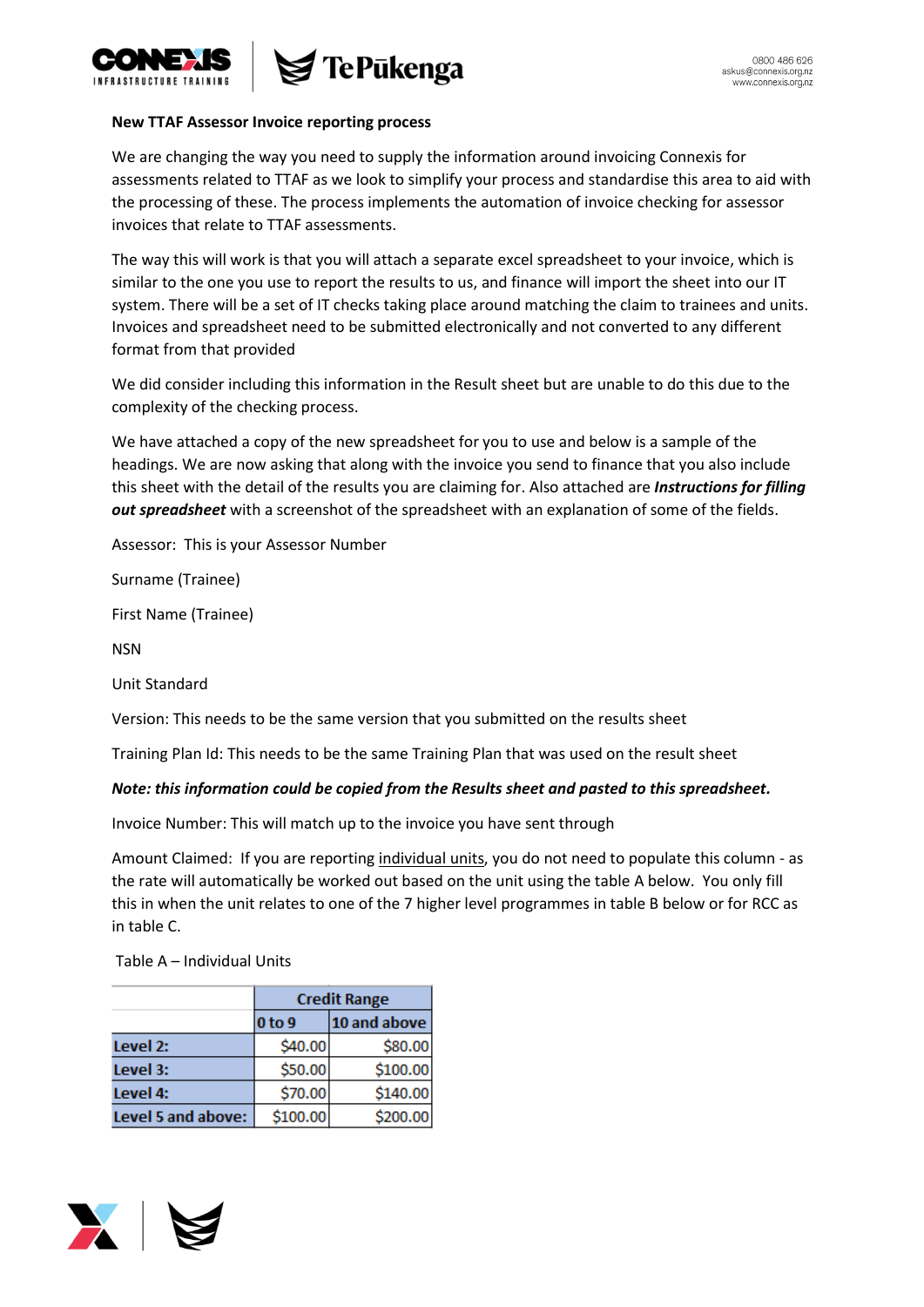



## Table B – 6 higher level programmes

For one of the 7 higher level programmes individual units are not being invoiced for. This requires a line for each trainee and programme with the rate based on the amount claimed.

• It is expected that the assessor will invoice for the actual costs up to the maximum rate. The invoice should clearly indicate the time spent and hourly rate.

• Any payment above this rate will need to be agreed between the assessor and the employer, any additional fee will be the responsibility of the employer.

• The assessment costs maybe invoiced progressively based on evidence of unit standard results being reported to NZQA, or evidence of time spent on assessment.

Specific programme rates:

The assessment fee for the following 6 programmes will be at the maximum rate of \$3000 + GST for the full programme.

| New Zealand Certificate in Infrastructure Works (Projects)                          |   |
|-------------------------------------------------------------------------------------|---|
| New Zealand Diploma in Engineering Practice with a strand in Civil Engineering      | ь |
| New Zealand Diploma in Engineering Practice with a strand in Electrical Engineering | ь |
| New Zealand Certificate in Infrastructure Works (Contract Management)               |   |
| New Zealand Diploma in Infrastructure Asset Management                              |   |
| New Zealand Certificate in Infrastructure Procurement Procedures                    |   |

The assessment fee for the following programme will be at the maximum rate of \$1000 + GST for the full programme.

| New Zealand Certificate in Electricity Supply (Power Technician) |  |
|------------------------------------------------------------------|--|
|------------------------------------------------------------------|--|

Table C - RCC

| <b>RCC Assessment Fee - Initial strand</b> | \$800.00 | \$200 for the pre-assessment and<br>\$600 for the final assessment. |
|--------------------------------------------|----------|---------------------------------------------------------------------|
| RCC Fee - subsequent strand                | \$400.00 |                                                                     |

For RCC individual units are not being invoiced for. This is broken done into Pre assessment and Post assessment with there being a line required for each

As well as the compulsory fields the following fields need to be populated

- Amount Claimed Will be either 200 or 600
- RCC Enter Yes
- Invoice type Will either be "Pre" or "Post"